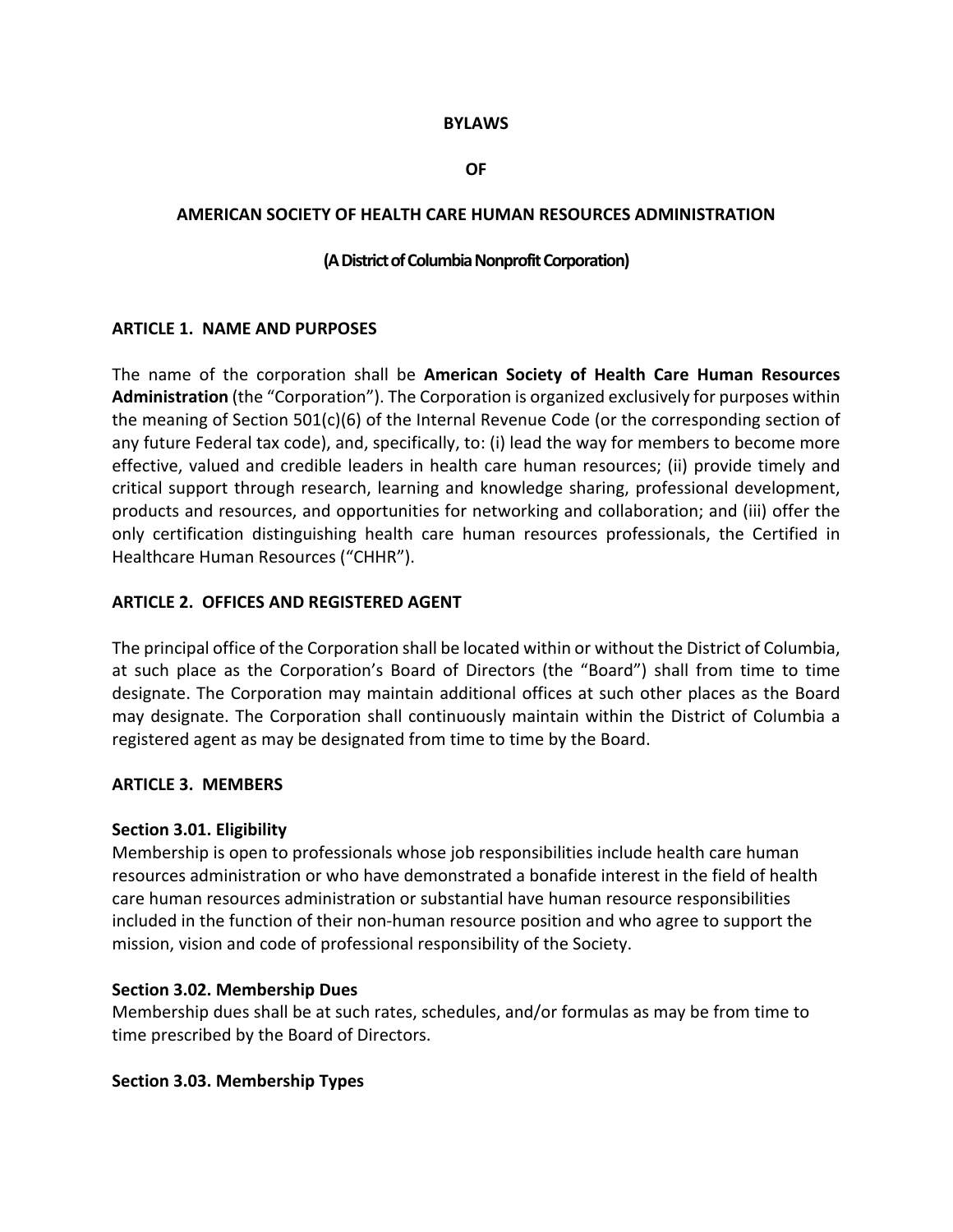# **Practitioner**

HR professionals directly employed by a provider organization across the continuum of care

## **Affiliate**

Professionals who support health care HR but are not directly employed by provider organizations

## **Joint SHRM/ASHHRA Practitioner**

HR professionals who meet the qualifications for ASHHRA Practitioner membership

# **Joint SHRM/ASHHRA Affiliate**

Professionals who meet the qualifications for ASHHRA Affiliate membership

# **Retired**

Former ASHHRA Practitioner members who are retired and no longer working or consulting

# **Emeritus (Lifetime)**

Former ASHHRA Practitioner and board member who has been deemed to have provided significant guidance, direction, volunteerism, or other in other ways has made a marked impact on ASHHRA. For consideration or emeritus status one will need to submit their request for lifetime emeritus status to the ASHHRA Executive Director or a current ASHHRA board member for consideration. The ASHHRA board will determine the acceptance or denial of Emeritus status by a majority vote at the next board meeting.

# **Academic/Student**

Academic faculty in an HR program or students currently enrolled in a degree‐seeking program.

#### **Section 3.04. Changes to Membership Transfer of Membership**

ASHHRA membership is personal and not transferable to another person. Members who change their membership category are required to give the executive director written notice within sixty (60) calendar days of such change. Membership will be changed to the appropriate category.

# **Termination of Membership**

Resignation A member may at any time file a resignation from ASHHRA by written correspondence to the executive director.

## **Suspension or Expulsion**

The board of ASHHRA may suspend or expel any member for just cause after giving such member the opportunity for a hearing before the ASHHRA Board. Any member suspended or expelled may be reinstated by affirmative vote of a majority of the members of the ASHHRA Board present and voting. For purposes of this subparagraph, 8 the term "for just cause" shall include, but not be limited to, any of the following: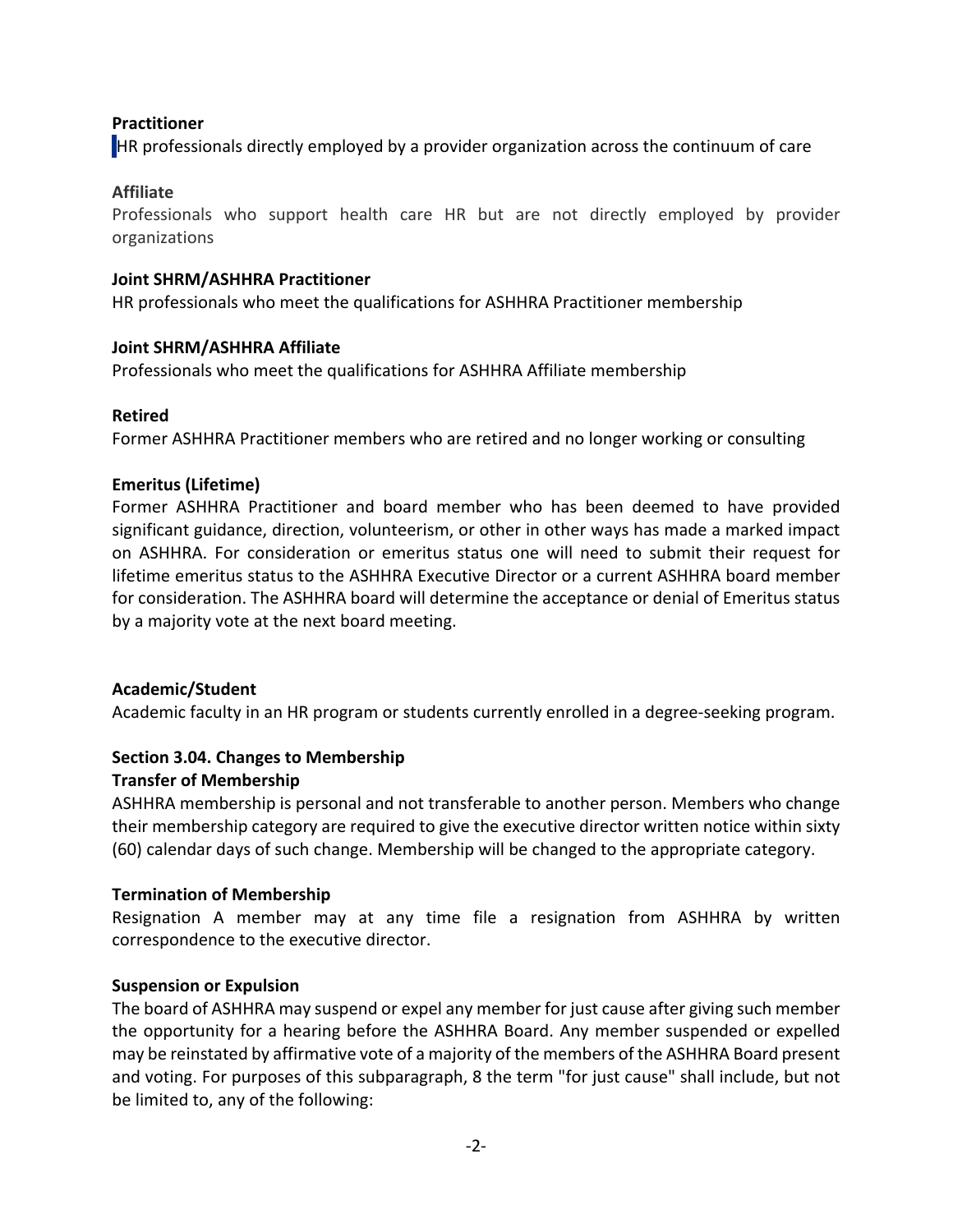Any conduct on the part of said member that is prejudicial to the interests and welfare of ASHHRA and its members.

### **Loss of Eligibility**

If an individual who has been an active member for at least three (3) consecutive years becomes unemployed, yet actively seeks another position in a health care organization, the executive director may extend the member's eligibility for maximum one (1) year from the member's next renewal date. Affiliate members are not eligible for this category.

### **Non‐payment**

Dues Members who fail to pay dues within sixty (60) calendar days after due and payable shall have their membership automatically terminated.

### **ARTICLE 4. MEETINGS OF MEMBERS**

The Society shall meet at least annually for the transaction of the affairs of the Society. These meetings may be in person or virtually and the format, venue, and agenda will be set through a collaboration between ASHHRA staff and the Board of Directors

## **ARTICLE 5. BOARD OF DIRECTORS**

### **Section 5.01. Power of Board**

The affairs of the Corporation shall be managed by the Board.

## **Section 5.02. Number of Directors**

The number of Directors of the Corporation shall be not less than three (3) and not more than fifteen (15). The number of Directors may be increased or decreased from time to time by the affirmative vote of a majority of the Directors then in office.

#### **Section 5.03. Term and Election of Directors**

(a) The Board shall consist of those persons named in the Organizing Resolutions of the Corporation. The terms of Directorsshall be two (2) years, with no limitation on serving additional consecutive or non‐consecutive terms. Such persons shall hold office until their successors have been duly elected and qualified.

## (b) Directors shall be elected by the following process:

The Nominating Committee shall present a slate of officers and board members to the full membership for approval. The selection of board members shall be conducted annually by mail or electronically. The slate will be sent to each voting member no later than November 1, voting ending 30 days after. Only ballots that are properly marked will be tabulated. The votes will be tabulated confidentially, independent of the executive director, the officers, and members of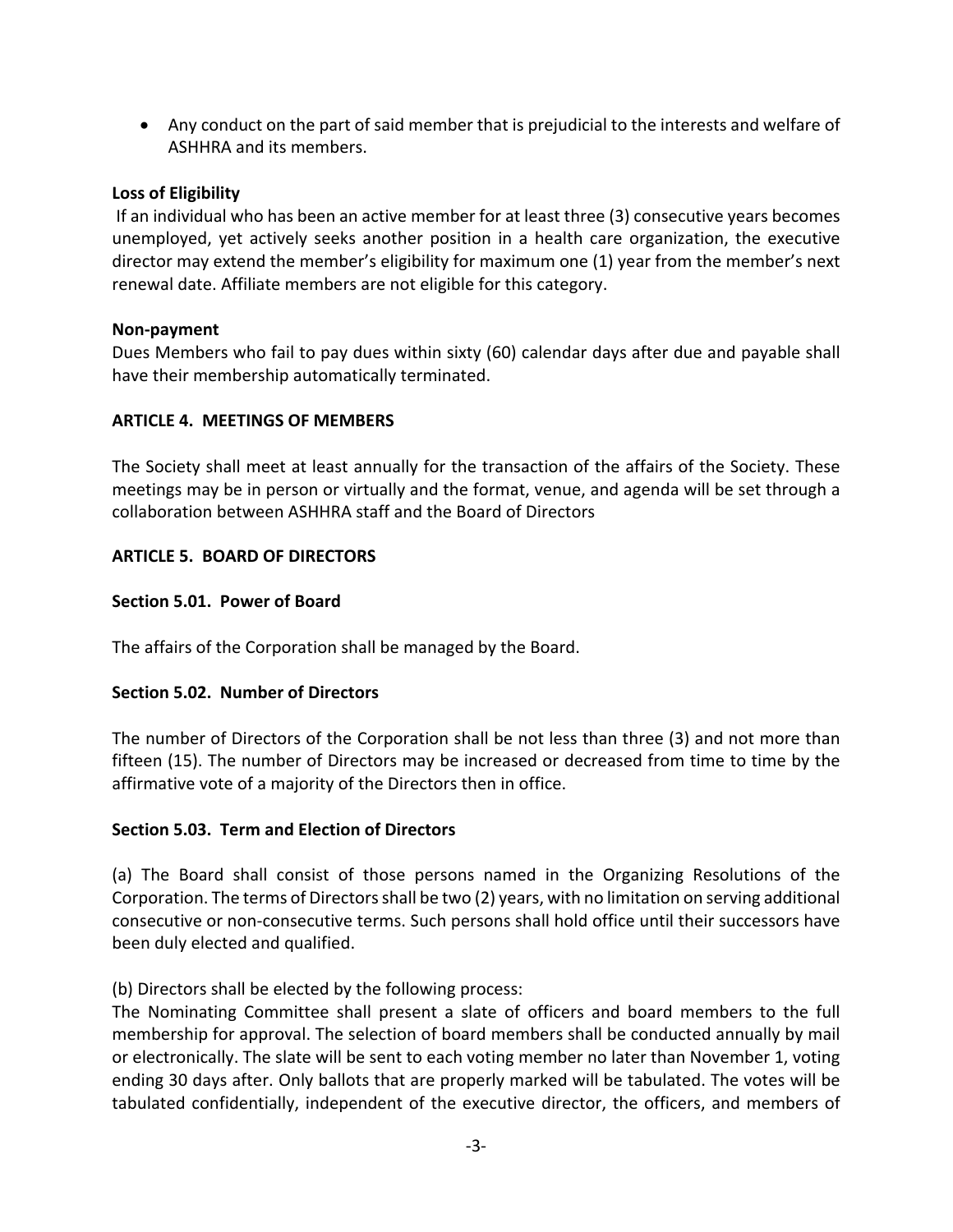ASHHRA. Challenges to the slate presented to membership will be conducted through a write‐in procedure. Write‐in votes will be tabulated based on the established procedure. In the event of a tie vote, a runoff election will be held between the tied candidates, and a plurality will determine the results of the runoff election.

Results: The slate will be approved with a majority of votes as described in Section 7.6.3. The results of slating shall be reported first to the president by the executive director (or their delegate) as soon as the votes are tabulated. The president or their designee shall then notify the slate of candidates and the board. The results shall be published in ASHHRA publications and on the ASHHRA website.

(c) Each Director shall hold office until his/her term expires or until his/her successor has been elected and qualified, whichever occurs later.

### **Section 5.04. Qualifications**

All Directors must be natural persons at least eighteen (18) years of age. Directors need not be residents of the District of Columbia.

Only practitioner members of ASHHRA who are current practitioners, who have been members of ASHHRA for at least five (5) years, and have served as a board member for at least two (2) years shall be eligible to be fill an ASHHRA Director role.

## **Section 5.05. Removal of Directors**

A Director may be removed by vote of three‐fourths (3/4) of the Directors then in office, whenever in their judgment the best interests of the Corporation would be served thereby.

#### **Section 5.06. Resignation**

Except as otherwise required by law, a Director may resign from the Board at any time by giving notice in writing to the Board. Such resignation shall take effect at the time specified therein, and unless otherwise specified therein, no acceptance of such resignation shall be necessary to make it effective.

#### **Section 5.07. Vacancies**

Vacancies shall be filled by the company or organization with whom the Director whose seat became vacant was an employee or principal at the time they became a Director. A Director elected to fill a vacancy shall be elected for the unexpired term of his/her predecessor in office or until his/her successor is elected and qualified, whichever occurs later.

## **Section 5.08. Quorum of Directors and Action by the Board**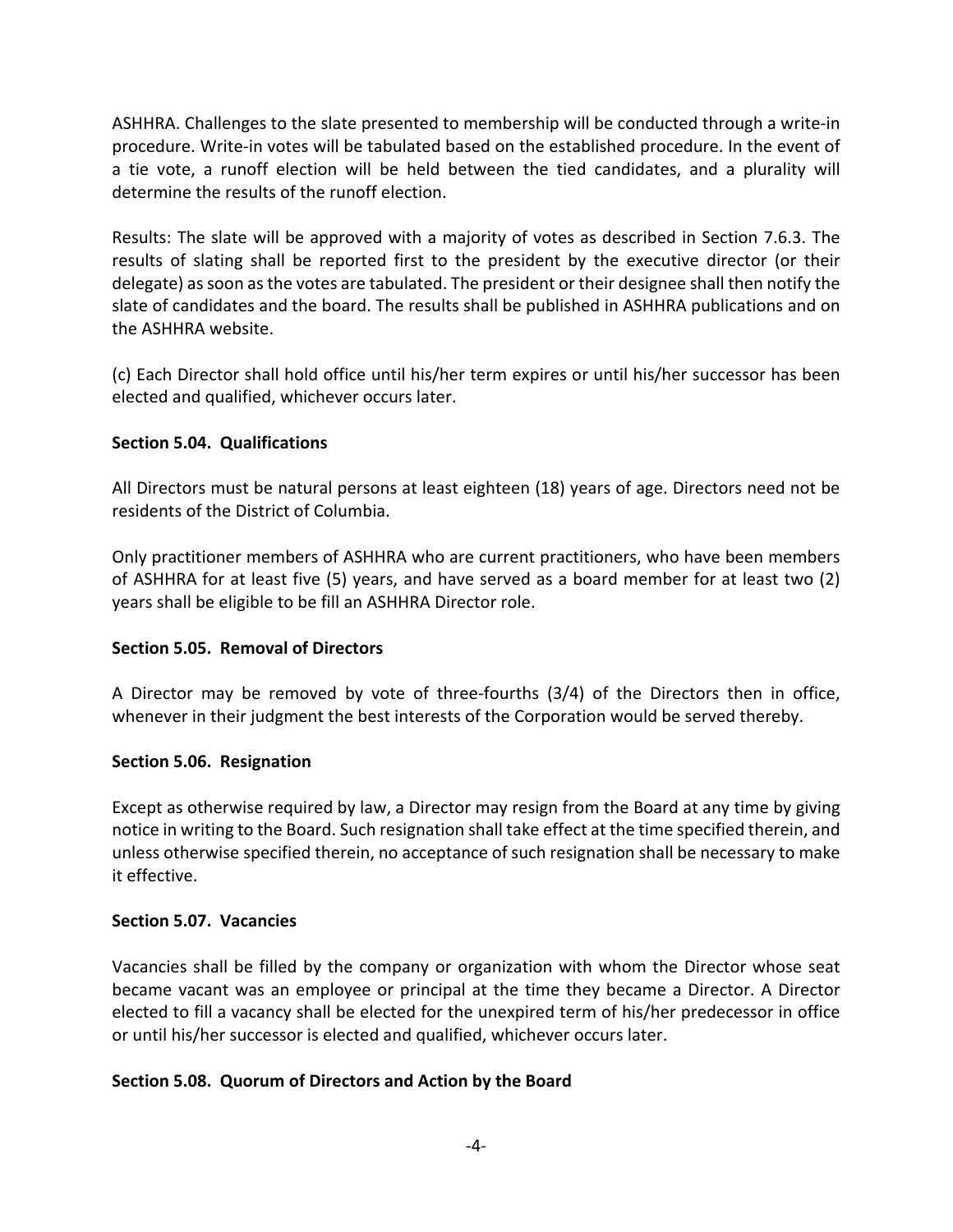Unless a greater proportion is required by law, a majority of the Directors then in office shall constitute a quorum for the transaction of business. If a quorum is present at the commencement of a meeting, a quorum shall be deemed present throughout such proceedings. Except as otherwise provided by law or by the Articles of Incorporation or these Bylaws, the act of a majority of the Directors present at a meeting at which a quorum is present shall be the act of the Board.

# **Section 5.09. Meetings of the Board**

(a) Meetings of the Board, regular or special, may be held at such place within or without the District of Columbia as may be determined by the Board.

(b) An annual meeting shall be held once a year on and at a date, time, and location set by the Board. The Board shall hold at least one regular meeting per year, but may meet more frequently if it desires to do so.

(c) Special meetings of the Board, if any, shall be preceded by at least one (1) day's prior written or oral notice of the date, time, and location of the meeting.

(d) A Director's attendance at any meeting shall constitute waiver of notice of such meeting, excepting such attendance at a meeting by the Director for the purpose of objecting to the transaction of business because the meeting is not lawfully called or convened.

(e) Neither the business to be transacted at, nor the purpose of, any regular or special meeting of the Board need be specified in the notice or waiver of notice of such meeting.

## **Section 5.10. Informal Action by Directors; Meetings by Video or Conference Telephone**

(a) Unless otherwise restricted by the Articles of Incorporation or these Bylaws, any action required or permitted to be taken by the Board may be taken without a meeting if all of the Directors consent in writing through electronic mail, fax, or mail authorizing the action ("unanimous written consent"). The written consents by the Directors shall be filed with the minutes of proceedings of the Board. A unanimous written consent hasthe effect of action taken at a meeting of the Board and may be described as such.

(b) Unless otherwise restricted by the Articles of Incorporation or these Bylaws, any or all Directors may participate in a meeting of the Board by means of video or conference telephone or by other means by which all Directors participating are able to simultaneously hear each other during the meeting, and such participation shall constitute presence in person at the meeting.

## **Section 5.11. Voting**

Each Director shall have one vote. All voting at meetings shall be done personally and no proxy voting shall be permitted.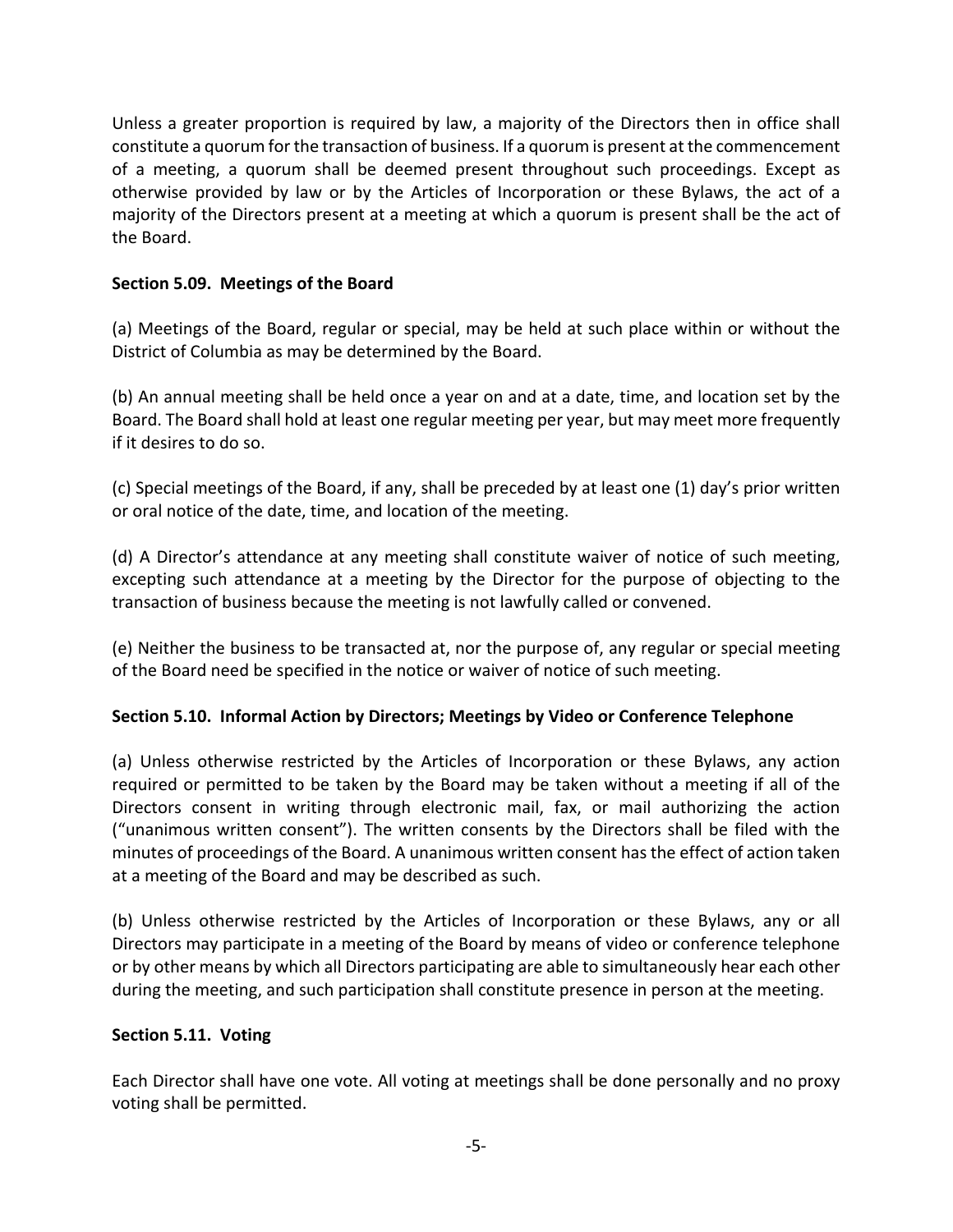### **Section 5.12. Compensation**

Directors shall not receive any compensation from the Corporation for services rendered to the Corporation as Directors, except that Directors may be reimbursed for expenses incurred in the performance of their duties to the Corporation in reasonable amounts, based on policies approved by the Board. Notwithstanding the foregoing, if Directors serve other roles for the Corporation (e.g., officers, agents, employees), they may be compensated in reasonable amounts for such services, based on policies approved by the Board and pursuant to Section 6.08 of these Bylaws.

### **ARTICLE 6. COMMITTEES**

## **Section 6.01. Committees of Directors**

The Board, by resolution adopted by a majority of the Directors then in office, may designate and appoint the members of one or more committees, each consisting solely of two (2) or more Directors, which committees shall have and exercise the powers of the Board in the governance of the Corporation ("Board Committees"). However, no Board Committee shall have the authority to adopt, amend, or repeal Bylaws; elect, appoint, or remove any Director, officer, or Board Committee member; fill vacancies on the Board, in any officer position, or on any Board Committees; adopt a plan of merger or consolidation; authorize the voluntary dissolution of the Corporation; or approve the transfer of any of the Corporation's assets. Board Committees shall be subject to Sections 5.08 through 5.12 of these Bylaws.

#### **Section 6.02. Advisory Committees**

The Board may create and appoint the members of other, non-Board committees as it shall deem appropriate ("Advisory Committees"). Advisory Committee members need not be Directors. Advisory Committees may not exercise any powers of the Board, but may make non‐binding recommendations to the Board.

#### **Section 6.03. Term of Office**

The term of each committee member shall be indefinite for so long as each committee member continues to qualify to serve as a committee member, unless the committee is sooner disbanded.

#### **Section 6.04. Removal, Resignation, and Vacancies**

(a) Members of Board Committees may be removed by majority vote of the Directors then in office, whenever in their judgment the best interests of the Corporation would be served thereby. Members of Board Committees may resign at any time by providing written notice to the Board. Such resignation shall take effect at the time specified therein, and unless otherwise specified therein, no acceptance of such resignation shall be necessary to make it effective.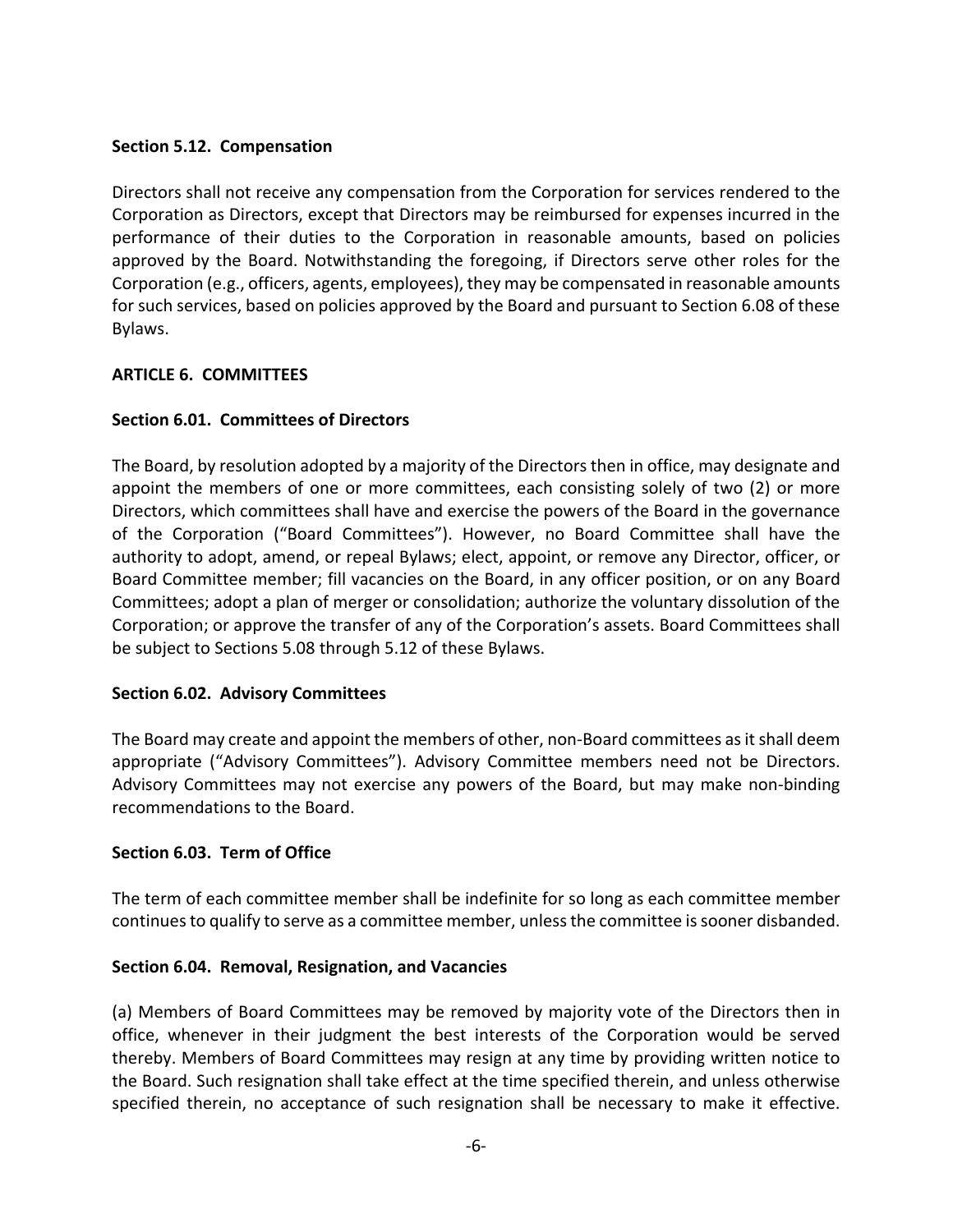Vacancies in the membership of Board Committees may be filled by majority vote of the remaining Directors then in office for the unexpired term of his/her predecessor in office or until his/her successor is elected and qualified, whichever occurs later.

(b) Members of Advisory Committees may be removed by the Board, whenever in its judgment the best interests of the Corporation would be served thereby. Members of Advisory Committees may resign at any time by providing written notice to the Board. Vacancies in the membership of Advisory Committees may be filled by the Board for the unexpired term of his/her predecessor in office or until his/her successor is elected or appointed and qualified, whichever occurs later.

## **Section 6.05. Rules**

Each committee may adopt rules for its own governance not inconsistent with these Bylaws or with any rules adopted by the Board, and no proxy voting shall be permitted for Board Committees.

# **ARTICLE 7. OFFICERS, AGENTS, AND EMPLOYEES**

# **Section 7.01. Officers**

The Board shall elect a President, Vice President, Treasurer, and Secretary. Except the Treasurer and Secretary, officers must be Directors of the Corporation and no two (2) offices may be held by the same person. The Immediate Past President of the Corporation shall also be an officer. The Board may at any time create other officer positions if it believes that the best interests of the Corporation would be served thereby, with the Board to determine whether those new positions may be held by non‐Directors and/or the same person who holds other offices.

# **Section 7.02. Term and Election of Officers**

The President shall be elected by the Board for a one (1) year term. The Secretary and Treasurer shall be elected by the Board for two (2) year terms. The officers shall be elected by the Board with no limitation on serving additional consecutive or non-consecutive terms. Vacancies may be filled or new offices created and filled at any meeting of the Board. Each officer shall hold office until a successor has been duly elected or appointed and qualified.

## **Section 7.03. Removal**

Any officer may be removed by vote of three-fourths (3/4) of the remaining Directors then in office whenever in the Board's judgment the best interests of the Corporation would be served thereby.

## **Section 7.04. Resignation from Office**

Officers may resign at any time by providing written notice to the Board.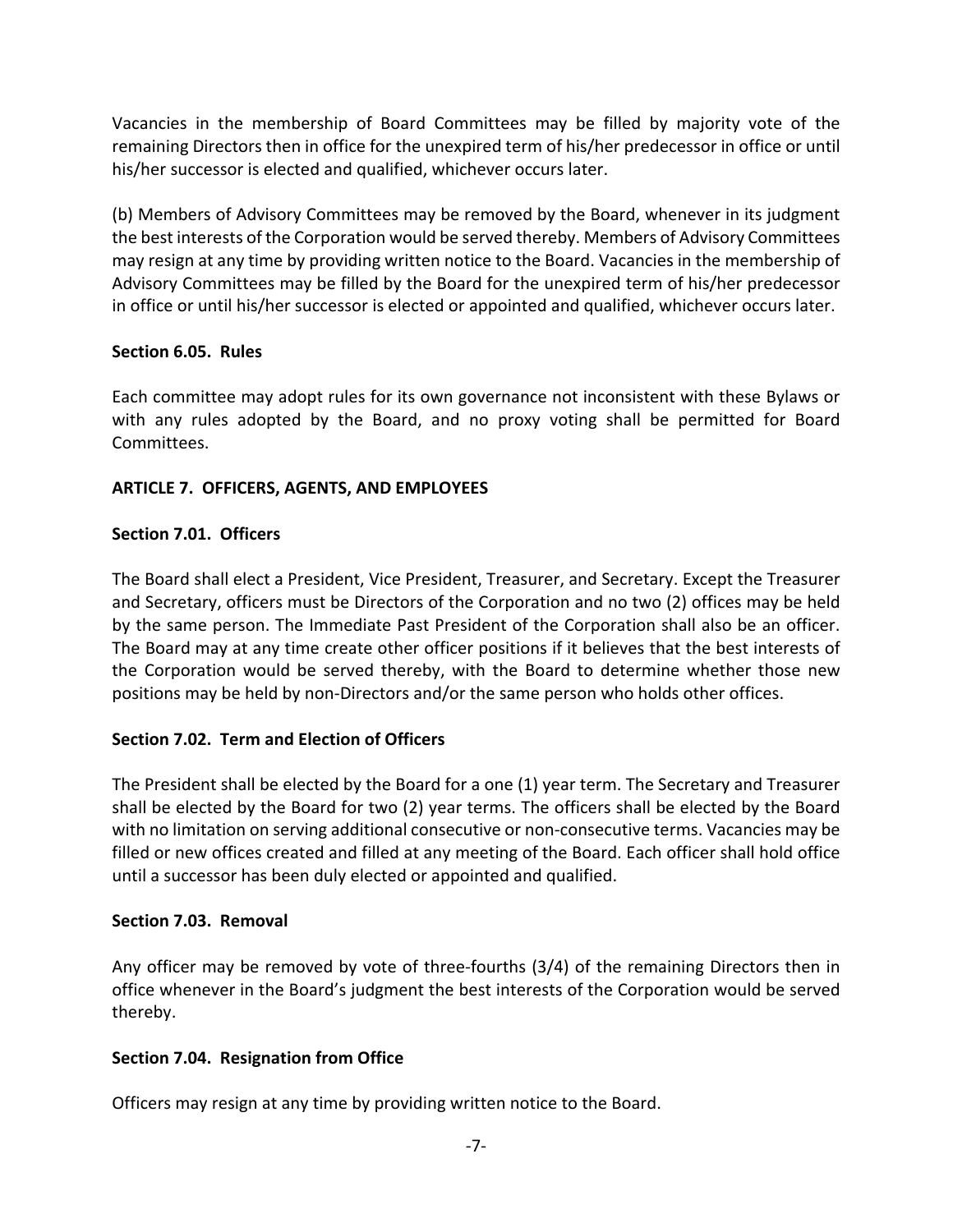### **Section 7.05. Vacancies**

In the event of a vacancy in the office of President, the Board shall elect a new President to the office vacated for the unexpired portion of the term. A vacancy in the office of the Secretary, Treasurer, or any other office hereafter created, shall be filled by action of the Board.

# **Section 7.06. Powers and Duties**

The powers and duties of the officers shall be as follows:

(a) President. The President shall be the principal elected officer of the Corporation and shall, in general, supervise and control all the business and affairs of the Corporation. The President shall preside at all meetings of the Board. The President may sign, with any other proper officer of the Corporation thereunto authorized by the Board, any deeds, mortgages, bonds, contracts or other instruments which the Board has authorized to be executed, except in cases where the signing and execution therefor shall be expressly delegated by the Board or by these Bylaws to some other officers or agents of the Corporation, or shall be required by law to be otherwise signed or executed. The President shall perform all other duties customary to that office and such other duties as may from time to time be assigned to him/her by the Board.

(b) Vice‐President. The Vice‐President shall assist the President in all duties, preside over meetings in the absence of the President, and perform all other duties that may be assigned to him/her by the Board.

(c) Secretary. The Secretary shall keep the minutes of the meetings of Board. The Secretary shall ensure that all notices are fully given to the Directors in accordance with these Bylaws or as required by law, and be custodian of the records of the Corporation, including a register of the address of each Director. The Secretary hall make any reports as may be required of the Corporation, and, in general, perform all duties incident to the office of Secretary and such other duties as may be assigned by the President and/or the Board.

(d) Treasurer. The Treasurer shall be the chief financial officer of the Corporation and (1) have charge and custody of and be responsible for all funds and securities of the Corporation; receive and give receipts for moneys due and payable to the Corporation from any source whatsoever; and deposit such moneys in the name of the Corporation in such banks, trust companies, or other depositories as shall be selected in accordance with the provisions of these Bylaws; and (2) in general, perform all the duties incident to the office of Treasurer and such other duties as may be assigned by the President or the Board.

(e) Immediate Past President. The Immediate Past President of the Board shall be a voting member of the Board. He/she may be tasked with specific projects.

## **Section 7.07. Agents and Employees**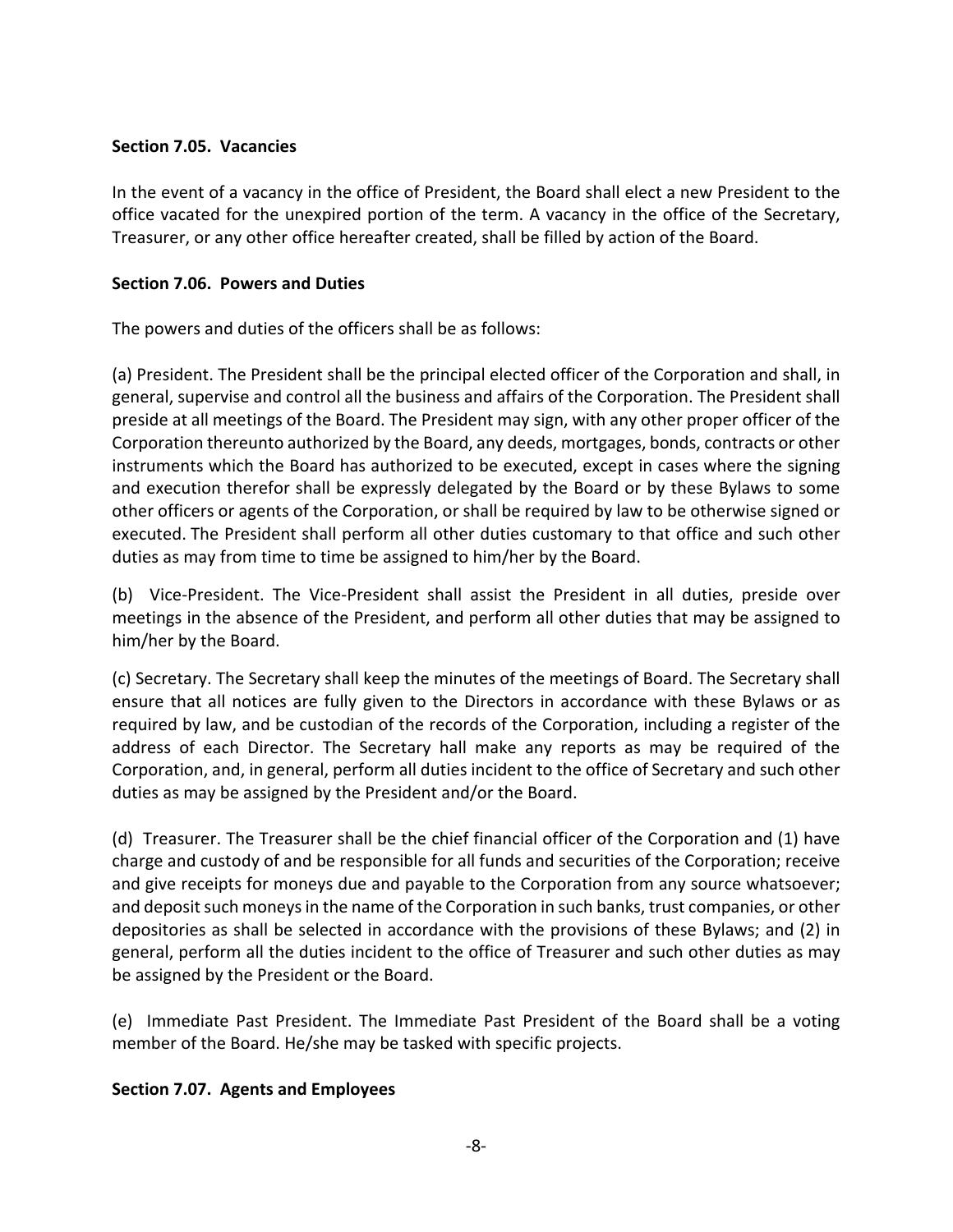The Board may choose to appoint other agents or employees, who shall serve at the pleasure of and be overseen by the Board, unless such authority is delegated by the Board to the President and/or to others. Such agents or employees shall have such authority and perform such duties as may be required of them to carry out the affairs of the Corporation.

#### **Section 7.08. Compensation**

The Corporation may pay compensation in reasonable amounts to officers, agents, and employees of the Corporation for services rendered. The Board shall determine the level of compensation for any compensated officers of the Corporation, based on policies approved by the Board, and shall approve compensation guidelines for other compensated agents or employees.

#### **ARTICLE 8. MISCELLANEOUS**

#### **Section 8.01. Fiscal Year**

The fiscal year of the Corporation shall be the calendar year, unless such other period shall be fixed by the Board.

#### **Section 8.02. Contracts and Other Documents**

The Board may authorize the President or other officers or agents to enter into contracts or to execute and deliver other documents and instruments on the Corporation's behalf. Such authority may be general or confined to specific instances.

#### **Section 8.03. Gifts**

The Board of Directors may authorize the President or other officers or agents of the Corporation to accept on behalf of the Corporation any contribution, gift, bequest, or devise in furtherance of the purposes of the Corporation.

#### **Section 8.04. Loans**

No loans shall be contracted on behalf of the Corporation and no evidence of indebtedness shall be issued in its name unless authorized by a resolution of the Board. Such authority may be general or confined to specific instances.

#### **Section 8.05. Checks, Drafts, Etc.**

All checks, drafts, or other orders for the payment of money, or to sign acceptances, notes, or other evidences of indebtedness issued in the name of the Corporation, shall be signed/approved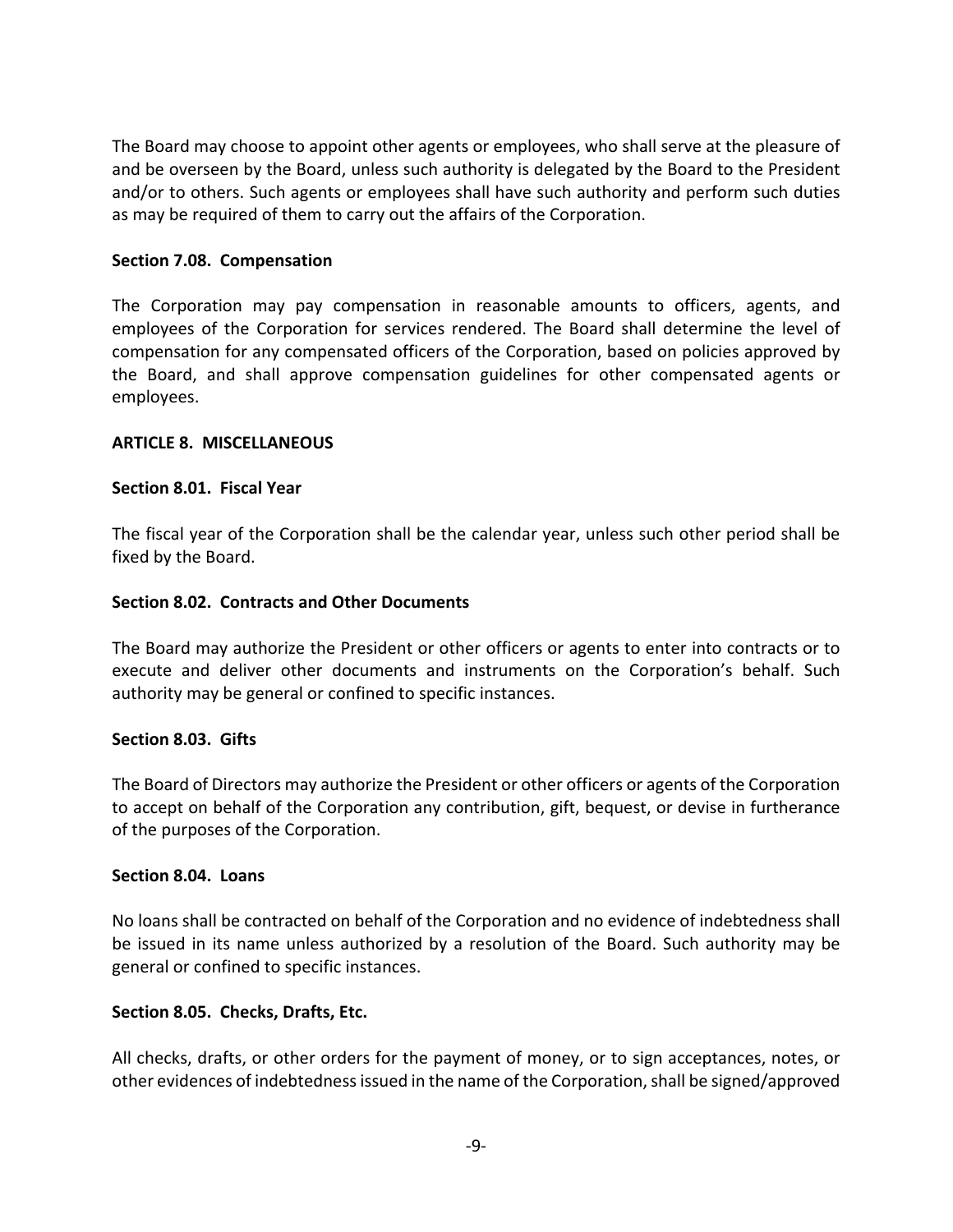by such officer or officers, or agent or agents, of the Corporation and in such manner as shall be from time to time determined by the Board.

# **Section 8.06. Deposits**

All funds of the Corporation shall be deposited to the credit of the Corporation in such banks, trust companies, or other depositories as the Board may from time to time select.

# **Section 8.07. Books and Records**

The Corporation shall maintain at its principal office: (a) correct and complete books and records of account, (b) minutes of the proceedings of the Board, any Board Committees, and any designated bodies of the Board, (c) the names and addresses of its current Directors and officers, (d) the Corporation's current Articles of Incorporation, Bylaws, and Board‐approved policies, (e) the most recent biennial report filed with the District of Columbia, and (f) all documentsrequired to be maintained by organizations exempt from Federal income tax under Internal Revenue Code Section 501(c)(6) (or the corresponding section of any future Federal tax code). All books and records of the Corporation may be inspected by any Director having voting rights, or his/her agent or attorney, for any proper purpose at any reasonable time.

# **Section 8.08. Loans to Directors and Officers**

No loans shall be made by the Corporation to its Directors or officers.

# **Section 8.09. Indemnification and Insurance**

The Corporation shall indemnify and hold harmless any Director, officer, or employee of the Corporation to the maximum extent allowed by Sections 29‐406.51 and 29‐406.52 of the Act. In providing this indemnification, the Corporation shall follow the procedures described in Section 29‐406.55 of the Act. Further, the Corporation shall indemnify and advance expenses to a Director, officer, or employee who is party to a proceeding because he orshe is or was a Director, officer, or employee of the Corporation, except for (a) liability in connection with a proceeding by or in the right of the Corporation other than for reasonable expenses incurred in connection with the proceeding; or (b) liability arising out of conduct that constitutes (i) receipt by the Director, officer, or employee of a financial benefit to which he/she is/was not entitled, (ii) an intentional infliction of harm on the Corporation, or (iii) an intentional violation of criminal law. The Board may authorize the purchase of insurance on behalf of any Director, officer, employee, or other agent against any liability asserted against or incurred by him/her which arises out of such person's status as a Director, officer, employee, or agent of the Corporation or out of acts taken in such capacity, whether or not the Corporation would have the power to indemnify the person against that liability under law.

## **Section 8.10. Prohibitions and Limitations**